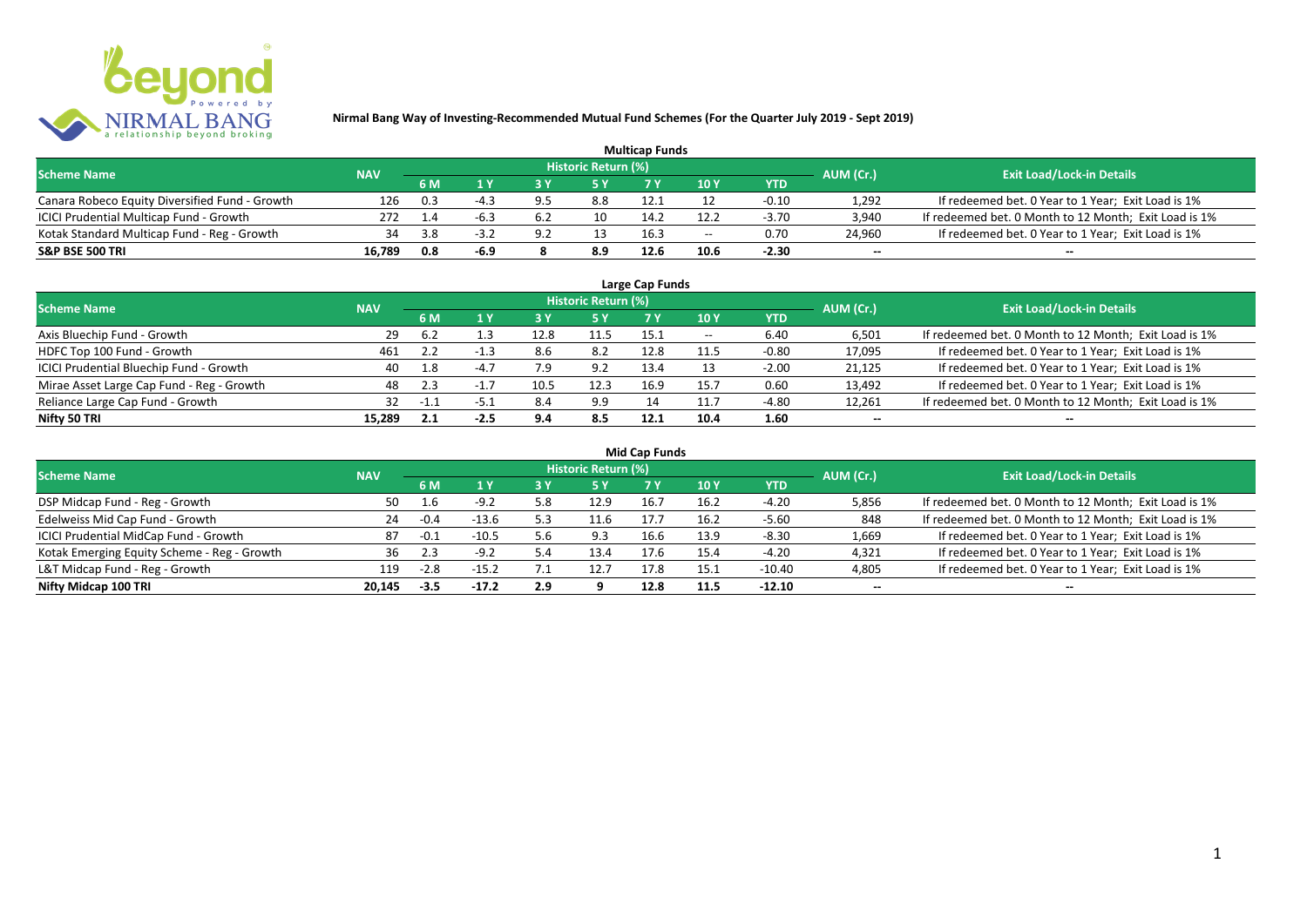

| Large & Midcap                                   |            |        |         |     |                     |      |      |         |           |                                                    |  |  |  |  |
|--------------------------------------------------|------------|--------|---------|-----|---------------------|------|------|---------|-----------|----------------------------------------------------|--|--|--|--|
| <b>Scheme Name</b>                               | <b>NAV</b> |        |         |     | Historic Return (%) |      |      |         | AUM (Cr.) | <b>Exit Load/Lock-in Details</b>                   |  |  |  |  |
|                                                  |            | 6 M    |         |     |                     |      | 10Y  | YTD     |           |                                                    |  |  |  |  |
| Canara Robeco Emerging Equities - Growth         | 85         | $-1.4$ | $-10.9$ | 8.6 | 14.6                | 20.1 | 10   | $-4.20$ | 4,640     | If redeemed bet. 0 Year to 1 Year; Exit Load is 1% |  |  |  |  |
| Invesco India Growth Opportunities Fund - Growth |            |        | -6.2    |     | 11.2                |      | 12.9 | $-1.20$ | 1,560     | If redeemed bet. 0 Year to 1 Year; Exit Load is 1% |  |  |  |  |
| NIFTY Large Midcap 250 TRI                       | 6.655      | $-0.2$ | -9.4    |     | 10.3                | 14.3 | 11.8 | -4.90   | $-$       | $- -$                                              |  |  |  |  |

| <b>Focused Funds</b>             |            |           |      |    |                     |      |       |            |                          |                                                       |  |  |  |  |
|----------------------------------|------------|-----------|------|----|---------------------|------|-------|------------|--------------------------|-------------------------------------------------------|--|--|--|--|
| <b>Scheme Name</b>               | <b>NAV</b> |           |      |    | Historic Return (%) |      |       |            | AUM (Cr.)                | <b>Exit Load/Lock-in Details</b>                      |  |  |  |  |
|                                  |            | <b>6M</b> |      |    | <b>EV</b>           |      | 10 Y  | <b>YTD</b> |                          |                                                       |  |  |  |  |
| Axis Focused 25 Fund - Growth    |            | 6.4       |      |    | 13.2                |      | $- -$ | 1.60       | 7.785                    | If redeemed bet. 0 Month to 12 Month; Exit Load is 1% |  |  |  |  |
| SBI Focused Equity Fund - Growth | 134        | 5.0       | -4.5 | 10 | 12.5                |      |       | 1.60       | 4.984                    | If redeemed bet. 0 Year to 1 Year; Exit Load is 1%    |  |  |  |  |
| S&P BSE 500 TRI                  | 16.789     | 0.8       | -6.9 |    | 8.9                 | 12.6 | 10.6  | $-2.30$    | $\overline{\phantom{a}}$ | $- -$                                                 |  |  |  |  |

|                                                |            |        |         |                     |      | <b>Small Cap Funds</b> |                                       |          |                          |                                                    |
|------------------------------------------------|------------|--------|---------|---------------------|------|------------------------|---------------------------------------|----------|--------------------------|----------------------------------------------------|
| <b>Scheme Name</b>                             | <b>NAV</b> |        |         | Historic Return (%) |      |                        |                                       |          | AUM (Cr.)                | <b>Exit Load/Lock-in Details</b>                   |
|                                                |            | 6 M    |         |                     |      |                        | 10 Y                                  | YTD      |                          |                                                    |
| Franklin India Smaller Companies Fund - Growth | 47         | $-4.8$ | $-18.7$ |                     | 9.9  | 18.6                   | 16.3                                  | $-10.70$ | 6,729                    | If redeemed bet. 0 Year to 1 Year; Exit Load is 1% |
| HDFC Small Cap Fund - Growth                   | 38         | $-6.3$ | $-14.9$ | 8.9                 | 12.4 | 15.7                   | 13.6                                  | $-11.10$ | 7,894                    | If redeemed bet. 0 Year to 1 Year; Exit Load is 1% |
| L&T Emerging Businesses Fund - Reg - Growth    | 21         | $-6.5$ | $-20$   |                     |      | $-$                    | $\hspace{0.05cm}$ – $\hspace{0.05cm}$ | $-14.10$ | 5,611                    | If redeemed bet. 0 Year to 1 Year; Exit Load is 1% |
| Nifty Smallcap 100 TRI                         | 6.619      | -5.4   | $-26.7$ | $-2.3$              | 3.5  | 8.7                    |                                       | -15.50   | $\overline{\phantom{a}}$ | $-$                                                |

| ELSS Schemes (Tax Saving u/s 80-C)            |            |        |          |                            |                          |           |       |            |                          |                                  |  |  |  |  |
|-----------------------------------------------|------------|--------|----------|----------------------------|--------------------------|-----------|-------|------------|--------------------------|----------------------------------|--|--|--|--|
| <b>Scheme Name</b>                            | <b>NAV</b> |        |          | <b>Historic Return (%)</b> |                          |           |       |            | AUM (Cr.)                | <b>Exit Load/Lock-in Details</b> |  |  |  |  |
|                                               |            | 6 M    | 1 Y      | 3 Y                        | <b>5Y</b>                | <b>7Y</b> | 10 Y  | <b>YTD</b> |                          |                                  |  |  |  |  |
| Aditya Birla Sun Life Tax Relief 96 - Growth  | -29        | $-3.1$ | $-10.9$  | 6.8                        | 11.8                     | 15.7      | 12.2  | $-6.90$    | 8,416                    | Nil                              |  |  |  |  |
| Axis Long Term Equity Fund - Growth           | 44         | 6.3    |          |                            | 12.9                     | 18.5      | $- -$ | 2.30       | 18,953                   | Nil                              |  |  |  |  |
| IDFC Tax Advantage (ELSS) Fund - Reg - Growth |            | 0.6    | $-11$    | 7.6                        | 10.3                     | 14.7      | 13.4  | $-6.10$    | 1,902                    | Nil                              |  |  |  |  |
| Invesco India Tax Plan - Growth               | 48         | 1.4    | $-8.4$   |                            |                          | 15.5      | 14.3  | $-1.90$    | 837                      | Nil                              |  |  |  |  |
| Mirae Asset Tax Saver Fund - Reg - Growth     |            | 3.2    | $-1$ $-$ | 13.5                       | $\hspace{0.05cm} \ldots$ | $- -$     | $- -$ | 0.80       | 2,208                    | Nil                              |  |  |  |  |
| S&P BSE 200 TRI                               | 5.442      | 1.3    | $-5.2$   | 8.6                        | 9.2                      | 12.8      | 10.7  | $-1.20$    | $\overline{\phantom{a}}$ | $- -$                            |  |  |  |  |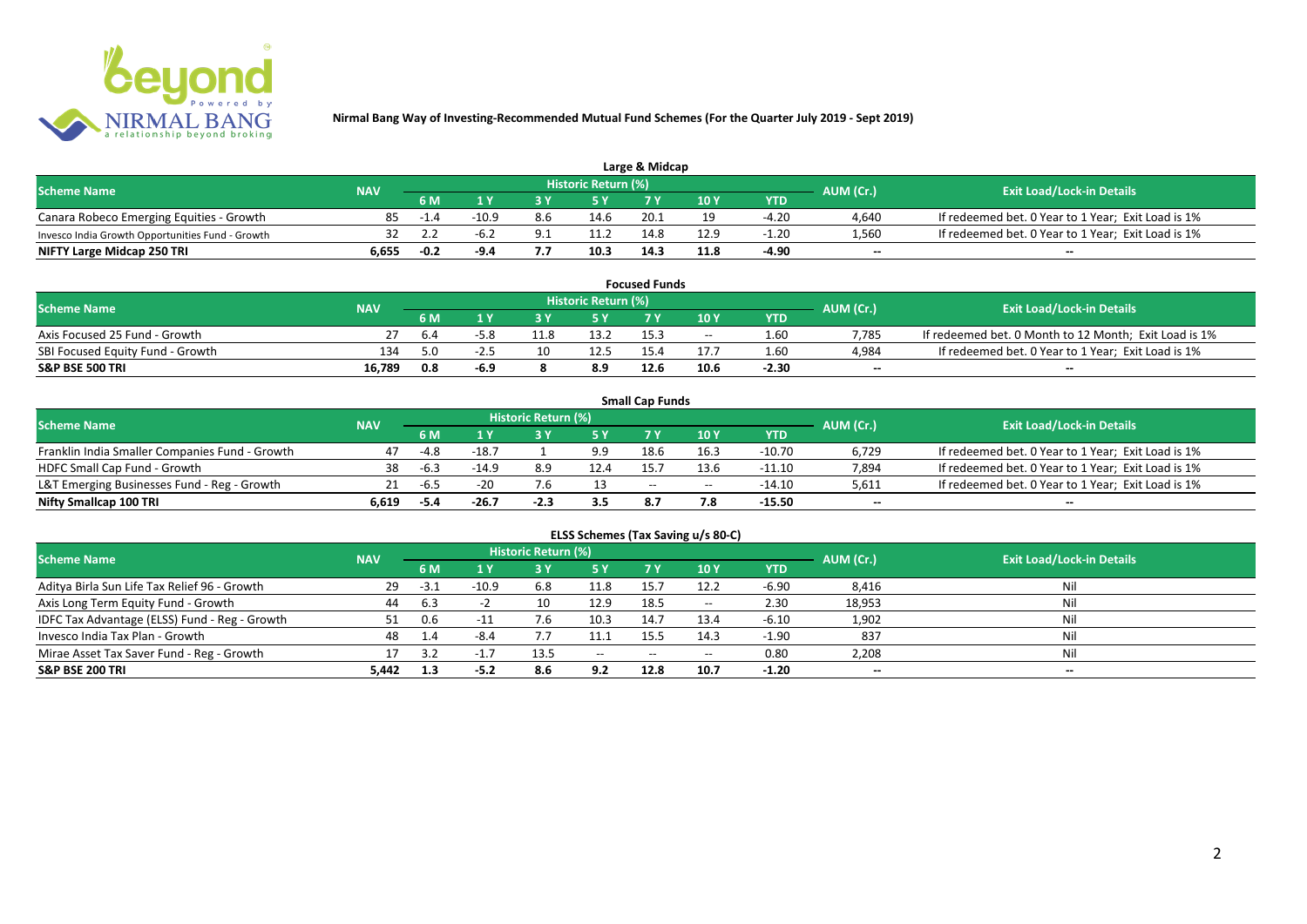

| <b>Contra/Value Fund</b>                  |            |           |                                  |     |      |      |      |         |                          |                                                    |  |  |  |  |
|-------------------------------------------|------------|-----------|----------------------------------|-----|------|------|------|---------|--------------------------|----------------------------------------------------|--|--|--|--|
| <b>Scheme Name</b>                        | <b>NAV</b> | AUM (Cr.) | <b>Exit Load/Lock-in Details</b> |     |      |      |      |         |                          |                                                    |  |  |  |  |
|                                           |            | 6 M       |                                  |     |      |      | 10 Y | YTD     |                          |                                                    |  |  |  |  |
| Kotak India EQ Contra Fund - Reg - Growth | 50         | 0.6       | -54                              |     | 10.1 | 13.3 |      | $-0.80$ | 811                      | If redeemed bet. 0 Year to 1 Year; Exit Load is 1% |  |  |  |  |
| Invesco India Contra Fund - Growth        | 44         | 0.0       | $-10$                            |     | 12.1 | 16.5 | 13.3 | $-5.10$ | 3.880                    | If redeemed bet. 0 Year to 1 Year; Exit Load is 1% |  |  |  |  |
| UTI Value Opportunities Fund - Growth     |            | 0.2       | $-8.9$                           | 4.8 | 5.9  | 10.2 | 10.8 | $-2.80$ | 4,211                    | If redeemed bet. 0 Year to 1 Year; Exit Load is 1% |  |  |  |  |
| S&P BSE 500 TRI                           | 16.789     | 0.8       | -6.9                             |     | 8.9  | 12.6 | 10.6 | $-2.30$ | $\overline{\phantom{a}}$ | $\overline{\phantom{a}}$                           |  |  |  |  |

| Sector/Thematic                                                           |            |        |        |                     |           |           |                   |            |                          |                                                    |  |  |  |
|---------------------------------------------------------------------------|------------|--------|--------|---------------------|-----------|-----------|-------------------|------------|--------------------------|----------------------------------------------------|--|--|--|
| <b>Scheme Name</b>                                                        | <b>NAV</b> |        |        | Historic Return (%) |           |           |                   |            | AUM (Cr.)                | <b>Exit Load/Lock-in Details</b>                   |  |  |  |
|                                                                           |            | 6 M    | 1 Y    |                     | <b>5Y</b> | <b>7Y</b> | 10Y               | <b>YTD</b> |                          |                                                    |  |  |  |
| Canara Robeco Consumer Trends Fund - Reg - Growth                         | 37         | 0.8    | $-5.7$ | 9.8                 | 13.6      | 15.6      | $- -$             | $-1.30$    | 319                      | If redeemed bet. 0 Year to 1 Year; Exit Load is 1% |  |  |  |
| Mirae Asset Great Consumer Fund - Growth                                  | 32         | $-1.2$ | $-7.4$ | 10.8                | 12        | 15.8      | $\hspace{0.05cm}$ | $-5.90$    | 766                      | If redeemed bet. 0 Year to 1 Year; Exit Load is 1% |  |  |  |
| ICICI Prudential Technology Fund - Growth                                 | 58         | $-5.9$ | 0.3    | 13                  | 10.3      | 18        | 18.1              | 2.10       | 441                      | If redeemed bet. 0 Day to 15 Day; Exit Load is 1%  |  |  |  |
| Reliance Pharma Fund - Growth                                             | 139        | $-7.6$ | $-5.9$ |                     | 6.5       | 12.2      | 16.5              | $-7.10$    | 2,344                    | If redeemed bet. 0 Year to 1 Year; Exit Load is 1% |  |  |  |
| ICICI Prudential Banking and Financial Services Fund -<br>Retail - Growth | 61         | 6.1    | $-3.1$ | 11.4                | 15.4      | 18.7      | 17.2              | $-0.40$    | 3.185                    | If redeemed bet. 0 Day to 15 Day; Exit Load is 1%  |  |  |  |
| Reliance Banking Fund - Growth                                            | 257        | 3.5    | $-8.7$ | 10.3                | 12.1      | 15.1      | 15.1              | $-3.00$    | 2,924                    | If redeemed bet. 0 Year to 1 Year; Exit Load is 1% |  |  |  |
| <b>S&amp;P BSE 500 TRI</b>                                                | 16,789     | 0.8    | $-6.9$ | 8                   | 8.9       | 12.6      | 10.6              | $-2.30$    | $\overline{\phantom{a}}$ | $- -$                                              |  |  |  |

| <b>Dynamic Asset Allocation Funds</b>                      |            |     |        |                            |                                       |                          |       |            |                          |                                                         |  |  |  |  |
|------------------------------------------------------------|------------|-----|--------|----------------------------|---------------------------------------|--------------------------|-------|------------|--------------------------|---------------------------------------------------------|--|--|--|--|
| <b>Scheme Name</b>                                         | <b>NAV</b> |     |        | <b>Historic Return (%)</b> |                                       |                          |       |            | AUM (Cr.)                | <b>Exit Load/Lock-in Details</b>                        |  |  |  |  |
|                                                            |            | 6 M | 1 Y    | 3 Y                        | 5 Y                                   |                          | 10Y   | <b>YTD</b> |                          |                                                         |  |  |  |  |
| ICICI Prudential Balanced Advantage Fund - Reg -<br>Growth | 35         |     | 2.9    |                            | 9.1                                   | 12.6                     | 12.1  | 1.60       | 27.798                   | If redeemed bet. 0 Year to 1 Year; Exit Load is 1%      |  |  |  |  |
| Invesco India Dynamic Equity Fund - Growth                 | 28         | 3.2 |        |                            | 9.1                                   | 12.8                     |       | 2.90       | 924                      | If redeemed bet. 0 Month to 3 Month; Exit Load is 0.25% |  |  |  |  |
| Reliance Balanced Advantage Fund - Growth                  | 89         | 3.4 | 2.5    | 8.6                        | 9.1                                   | 12.8                     | 11.4  | 2.30       | 2,195                    | If redeemed bet. 0 Month to 12 Month; Exit Load is 1%   |  |  |  |  |
| SBI Dynamic Asset Allocation Fund - Reg - Growth           |            | 0.0 | $-1.2$ | 6.4                        | $\hspace{0.05cm}$ – $\hspace{0.05cm}$ | $\hspace{0.05cm} \ldots$ | $- -$ | 0.20       | 684                      | If redeemed bet. 0 Month to 12 Month; Exit Load is 1%   |  |  |  |  |
| NIFTY 50 Hybrid Composite Debt 65:35 Index                 | 9,751      | 4.1 | 2.9    |                            | 8.9                                   | 11.1                     | 9.8   | 4.00       | $\overline{\phantom{a}}$ | $- -$                                                   |  |  |  |  |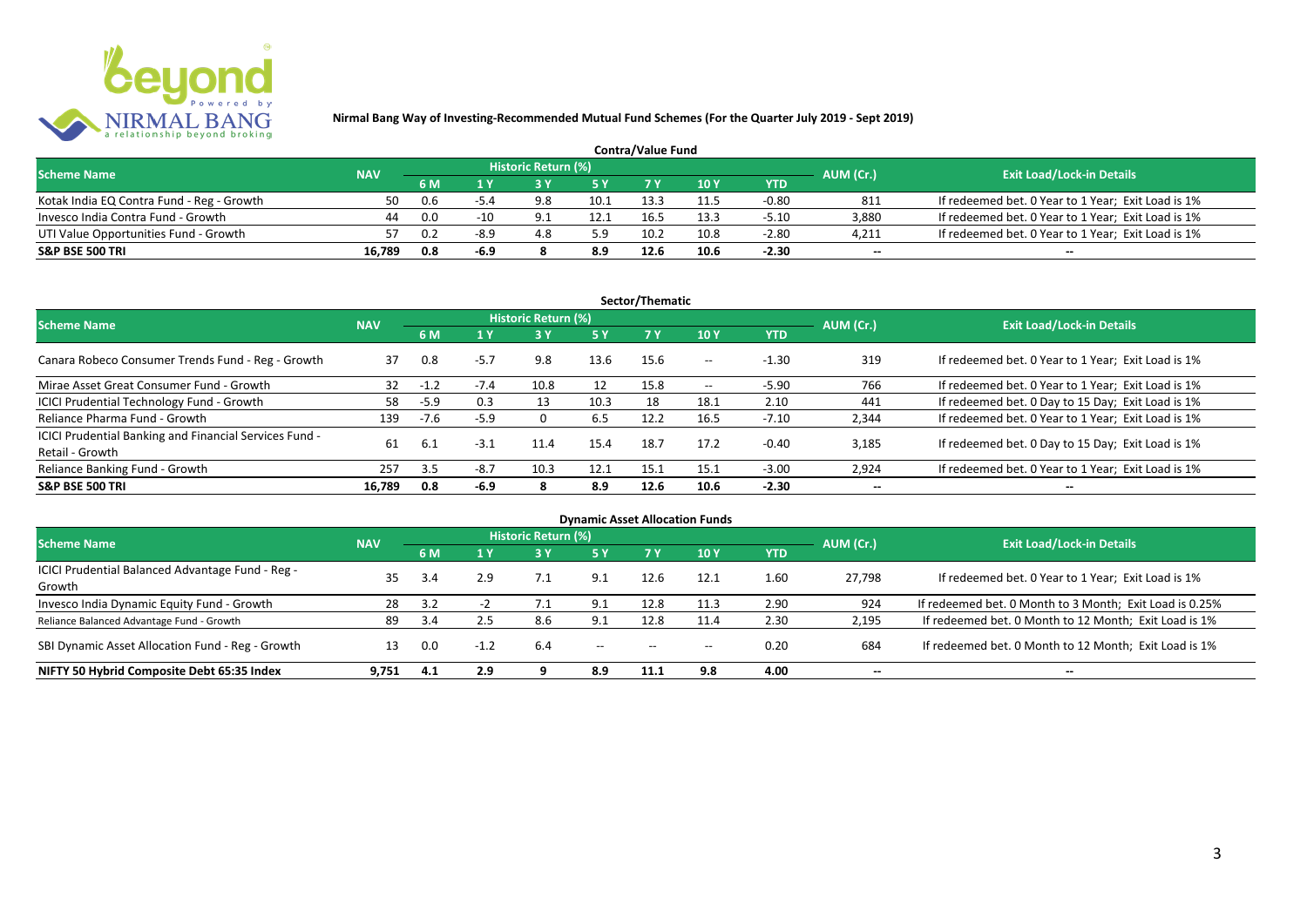

|                                                 |            |     |        |                            |           | <b>Hybrid Aggressive</b> |            |            |                          |                                                       |
|-------------------------------------------------|------------|-----|--------|----------------------------|-----------|--------------------------|------------|------------|--------------------------|-------------------------------------------------------|
| <b>Scheme Name</b>                              | <b>NAV</b> |     |        | <b>Historic Return (%)</b> |           |                          |            |            | AUM (Cr.)                | <b>Exit Load/Lock-in Details</b>                      |
|                                                 |            | 6 M | 1 Y    |                            | <b>5Y</b> | 7 Y                      | <b>10Y</b> | <b>YTD</b> |                          |                                                       |
| HDFC Hybrid Equity Fund - Growth                |            | 2.8 | $-1.3$ | 5.5                        | 6.1       | 10.7                     | 9.8        | 0.50       | 21,151                   | If redeemed bet. 0 Year to 1 Year; Exit Load is 1%    |
| ICICI Prudential Equity & Debt Fund - Growth    | 127        | 3.9 | -0.9   | .6                         | 10.1      | 14.6                     | 13.7       | $-0.60$    | 24,313                   | If redeemed bet. 0 Year to 1 Year; Exit Load is 1%    |
| Mirae Asset Hybrid - Equity Fund - Reg - Growth | 14         |     |        | 9.2                        | $--$      | $- -$                    |            | 1.90       | 2,297                    | If redeemed bet. 0 Year to 1 Year; Exit Load is 1%    |
| SBI Equity Hybrid Fund - Growth                 | 132        | 5.5 |        | 8.5                        | 11.1      | 15.4                     | 12.1       | 3.10       | 29,408                   | If redeemed bet. 0 Month to 12 Month; Exit Load is 1% |
| Canara Robeco Equity Hybrid Fund - Growth       | 153        | 1.9 | $-0.6$ | 8.1                        | 10.3      |                          | 12.5       | 1.40       | 2,298                    | If redeemed bet. 0 Year to 1 Year; Exit Load is 1%    |
| NIFTY 50 Hybrid Composite Debt 65:35 Index      | 9.751      | 4.1 | 2.9    |                            | 8.9       | 11.                      | 9.8        | 4.00       | $\overline{\phantom{a}}$ | $\overline{\phantom{a}}$                              |

| <b>Arbitrage Fund</b>                      |            |     |     |                     |     |     |     |            |           |                                                         |  |  |  |
|--------------------------------------------|------------|-----|-----|---------------------|-----|-----|-----|------------|-----------|---------------------------------------------------------|--|--|--|
| <b>Scheme Name</b>                         | <b>NAV</b> |     |     | Historic Return (%) |     |     |     |            | AUM (Cr.) | <b>Exit Load/Lock-in Details</b>                        |  |  |  |
|                                            |            | 1 M |     | 6 M                 |     |     |     | <b>YTD</b> |           |                                                         |  |  |  |
| IDFC Arbitrage Fund - Reg - Growth         | 24         |     |     |                     | 6.9 |     | 6.2 | 7.10       | 7.382     | If redeemed bet. 0 Month to 1 Month; Exit Load is 0.25% |  |  |  |
| Kotak Equity Arbitrage Fund - Reg - Growth |            |     | 6.9 |                     | 6.8 | 6.4 | 6.3 | 6.80       | 14.527    | If redeemed bet. 0 Day to 30 Day; Exit Load is 0.25%    |  |  |  |
| Reliance Arbitrage Fund - Growth           | 20         | 6.8 |     |                     | 6.8 |     | b.4 | 7.00       | 8.904     | If redeemed bet. 0 Month to 1 Month; Exit Load is 0.25% |  |  |  |

|                                          |                          |              |                          |                     |        | <b>Equity Saver</b> |                                       |                          |                          |                                                       |
|------------------------------------------|--------------------------|--------------|--------------------------|---------------------|--------|---------------------|---------------------------------------|--------------------------|--------------------------|-------------------------------------------------------|
| <b>Scheme Name</b>                       | <b>NAV</b>               |              |                          | Historic Return (%) |        |                     |                                       |                          | AUM (Cr.)                | <b>Exit Load/Lock-in Details</b>                      |
|                                          |                          | 6 M          |                          |                     |        |                     | 10 Y                                  | <b>YTD</b>               |                          |                                                       |
| Axis Equity Saver Fund - Reg - Growth    |                          |              |                          |                     | $- -$  | $- -$               | $\overline{\phantom{a}}$              | 3.40                     | 753                      | If redeemed bet. 0 Month to 12 Month; Exit Load is 1% |
| HDFC Equity Savings Fund - Growth        | 36                       | 2.8          | ∣.8                      |                     | 7.8    | 8.8                 |                                       | 1.50                     | 5,138                    | If redeemed bet. 0 Year to 1 Year; Exit Load is 1%    |
| Kotak Equity Savings Fund - Reg - Growth |                          | 2.3          | 2.4                      | 6.9                 | $- -$  | $- -$               | $\hspace{0.05cm}$ – $\hspace{0.05cm}$ | 2.10                     | 2,003                    | If redeemed bet. 0 Year to 1 Year; Exit Load is 1%    |
| CRISIL Hybrid 50+50 - Moderate Index*    | $\overline{\phantom{a}}$ | $\mathbf{m}$ | $\overline{\phantom{a}}$ | $- -$               | $\sim$ | $- -$               | $\overline{\phantom{a}}$              | $\overline{\phantom{a}}$ | $\overline{\phantom{a}}$ | $- -$                                                 |

|                                           |            |      |      |                     |     | <b>Liquid Funds</b> |            |                 |           |                                  |
|-------------------------------------------|------------|------|------|---------------------|-----|---------------------|------------|-----------------|-----------|----------------------------------|
| <b>Scheme Name</b>                        | <b>NAV</b> |      |      | Historic Return (%) |     |                     | <b>YTM</b> | Avg             | AUM (Cr.) | <b>Exit Load/Lock-in Details</b> |
|                                           |            | 1 W. | 2 W  | 1 M                 | 3 M | 1Y                  |            | <b>Maturity</b> |           |                                  |
| Axis Liquid Fund - Growth                 | 2,118      | 6.3  | 6.4  |                     | 6.8 |                     | 6.01       | 0.09            | 30,115    | Nil                              |
| IDFC Cash Fund - Reg - Growth             | 2,313      | -6.1 | -6.1 |                     | 6.5 |                     | 5.89       | 0.07            | 11,025    | Nil                              |
| Kotak Liquid Scheme - Reg - Growth        | 3,867      | 6.2  |      |                     | 6.7 |                     | 6.5        | $-$             | 29,444    | Nil                              |
| Mirae Asset Cash Management Fund - Growth | 2,000      | 6.3  | 6.3  |                     | 6.7 |                     | 6.41       | $ -$            | 3,463     | Nil                              |
| <b>CRISIL Liquid Fund Index</b>           | $\sim$     | 6.5  | 6.6  | 6.7                 | 7.1 | $- -$               | $- -$      | $- -$           | --        | $- -$                            |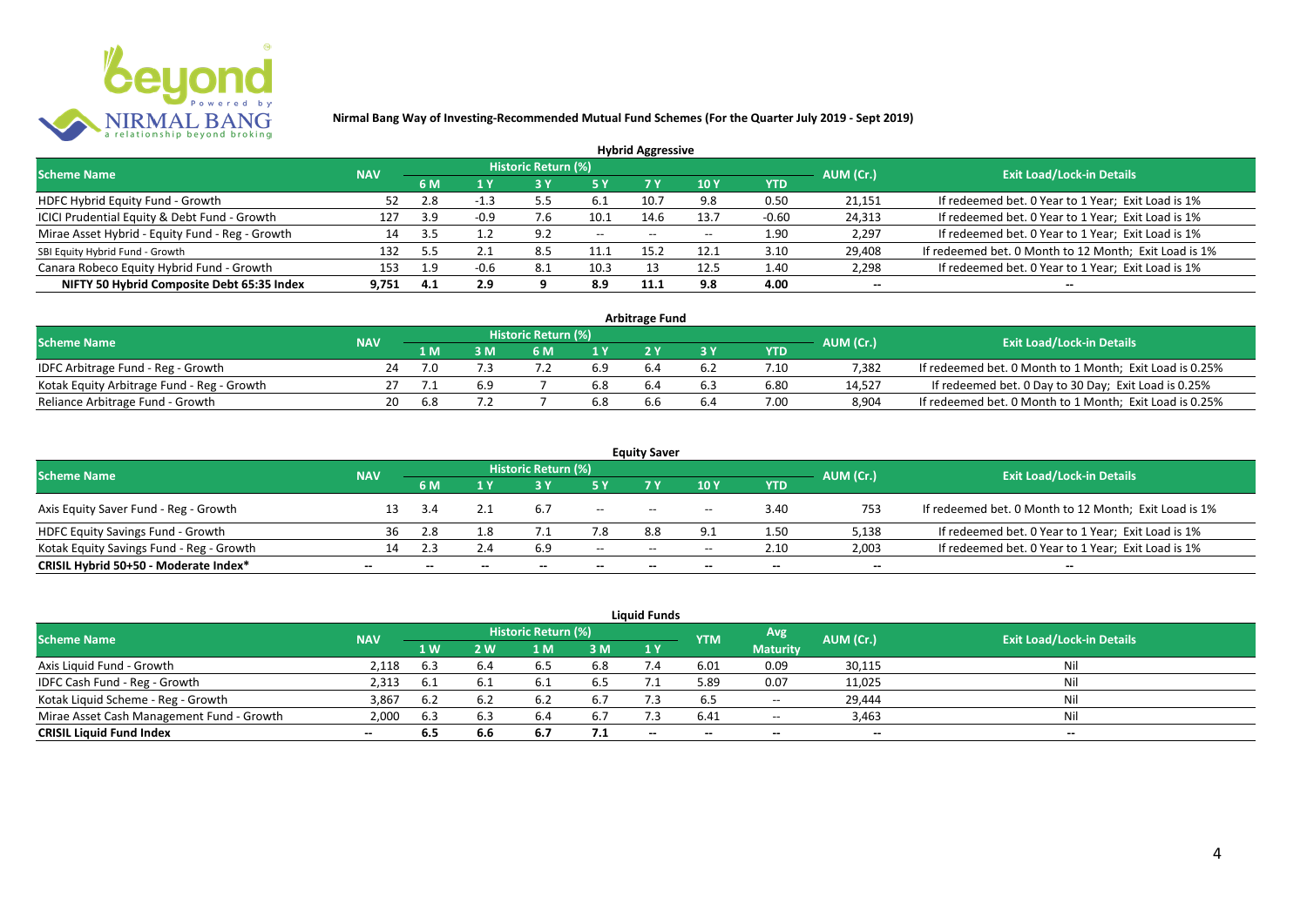

| <b>Ultra Short Fund</b>                       |            |        |      |                            |                          |       |                          |                          |           |                                  |
|-----------------------------------------------|------------|--------|------|----------------------------|--------------------------|-------|--------------------------|--------------------------|-----------|----------------------------------|
| <b>Scheme Name</b>                            | <b>NAV</b> |        |      | <b>Historic Return (%)</b> |                          |       | <b>YTM</b>               | Avg                      | AUM (Cr.) | <b>Exit Load/Lock-in Details</b> |
|                                               |            | '1 M . | 3 M' | 6 M                        |                          |       |                          | <b>Maturity</b>          |           |                                  |
| HDFC Ultra Short Term Fund - Reg - Growth     |            | 9.3    | 8.9  | 8.4                        | $\overline{\phantom{a}}$ | $- -$ | 6.82                     | 0.51                     | 7,440     | Nil                              |
| IDFC Ultra Short Term Fund - Reg - Growth     |            | 9.1    | ۹1   | 8.5                        | 8.6                      | $- -$ | 6.61                     | 0.47                     | 3,258     | Nil                              |
| SBI Magnum Ultra Short Duration Fund - Growth | 4,271      | 9.1    | 8.9  |                            | 8.5                      |       | 7.56                     | $\overline{\phantom{a}}$ | 8,447     | Nil                              |
| <b>NIFTY Ultra Short Duration Debt Index</b>  | 3,900      | 9.1    | 8.8  | 8.3                        | 8.5                      | 7.7   | $\overline{\phantom{a}}$ | $\overline{\phantom{a}}$ | $\sim$    | $\sim$                           |

| <b>Money Market Fund</b>                                   |            |     |     |                            |                          |           |            |                 |                          |                                  |
|------------------------------------------------------------|------------|-----|-----|----------------------------|--------------------------|-----------|------------|-----------------|--------------------------|----------------------------------|
| <b>Scheme Name</b>                                         | <b>NAV</b> |     |     | <b>Historic Return (%)</b> |                          |           | <b>YTM</b> | Avg             | AUM (Cr.)                | <b>Exit Load/Lock-in Details</b> |
|                                                            |            | 1 M | 3M  | 6 M                        | 1 Y                      | <b>3Y</b> |            | <b>Maturity</b> |                          |                                  |
| Aditya Birla Sun Life Money Manager Fund - Reg -<br>Growth | 258        | 9.9 | 9.7 | 8.8                        | 8.8                      | 7.6       | 7.17       | $--$            | 11,755                   | Nil                              |
| ICICI Prudential Money Market Fund - Reg - Growth          | 267        | 9.1 | 9.1 | 8.5                        | 8.4                      | 7.4       | 6.39       | 0.39            | 9,064                    | Nil                              |
| Reliance Money Market Fund - Growth                        | 2,913      | 9.4 | 9.4 | 8.7                        | 8.7                      |           | 6.54       | 0.42            | 3,320                    | Nil                              |
| UTI Money Market Fund - Reg - Growth                       | 2,166      | 9.6 | 9.3 | 8.7                        | 8.7                      | 7.5       | 6.61       | 0.50            | 6,472                    | Nil                              |
| <b>CRISIL Liquid Fund Index</b>                            | $- -$      | 6.7 | 7.1 | $\overline{\phantom{a}}$   | $\overline{\phantom{a}}$ | $\!-$     | $\!-$      | $\sim$          | $\overline{\phantom{a}}$ | $\overline{\phantom{a}}$         |

| Short Term Fund                                 |            |      |      |                     |     |  |            |                 |           |                                  |
|-------------------------------------------------|------------|------|------|---------------------|-----|--|------------|-----------------|-----------|----------------------------------|
| <b>Scheme Name</b>                              | <b>NAV</b> |      |      | Historic Return (%) |     |  | <b>YTM</b> | Avg             | AUM (Cr.) | <b>Exit Load/Lock-in Details</b> |
|                                                 |            | 1 M  |      | 6 M                 | 1 V |  |            | <b>Maturity</b> |           |                                  |
| HDFC Short Term Debt Fund - Growth              |            | 10.7 | 12.9 | 10.3                | 9.4 |  |            | 2.59            | 8,173     | Nil                              |
| IDFC Bond Fund - Short Term Plan - Reg - Growth | 40         | 12.6 | 13.5 | 10.3                | 9.9 |  | .25        | 2.15            | 8,258     | Nil                              |
| Kotak Bond Short Term Plan - Reg - Growth       | 36         | 10.2 |      | 10.6                |     |  | 8.08       | $-$             | 9,355     | Nil                              |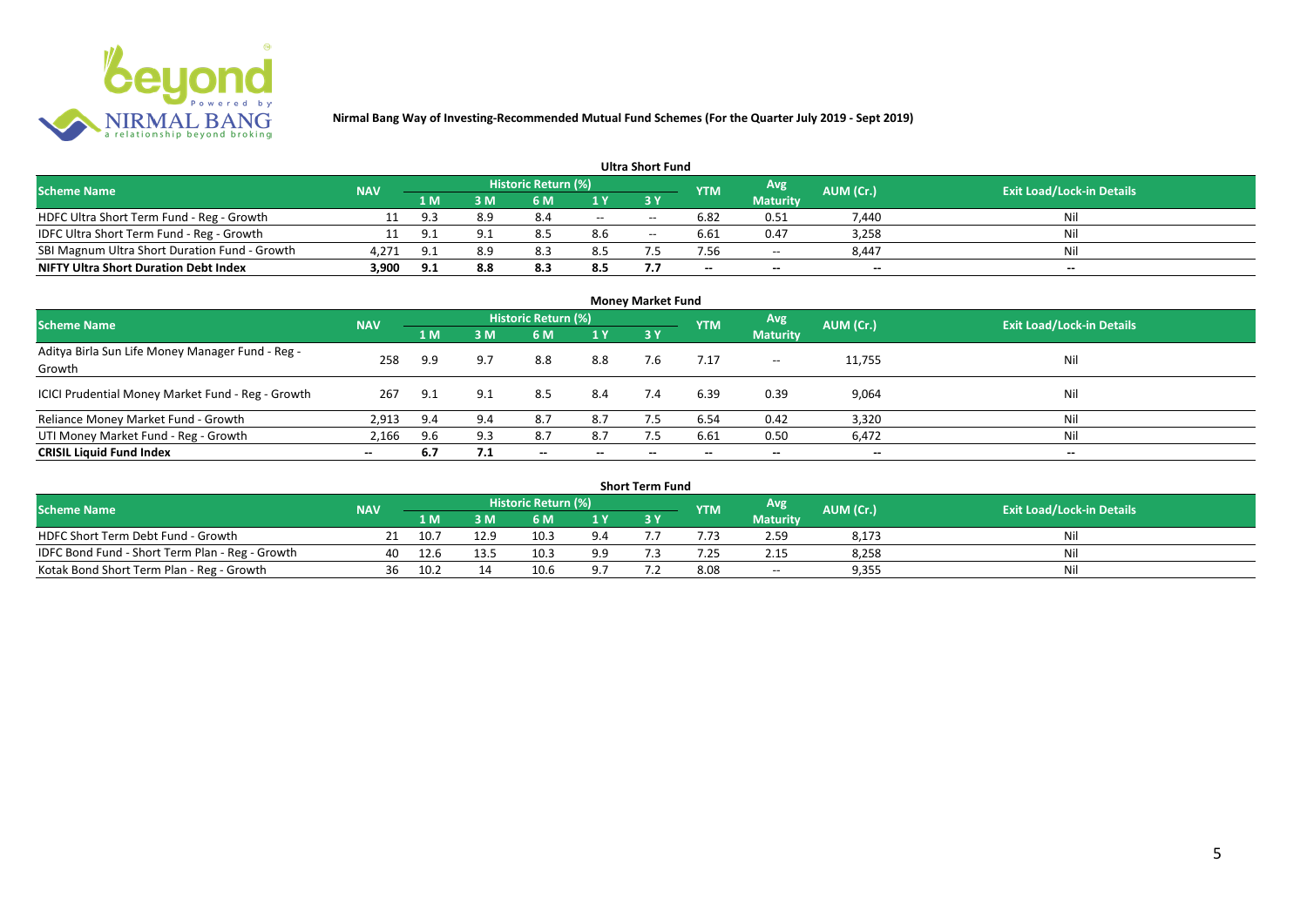

| <b>Low Duration Fund</b>                  |            |      |      |                     |     |  |            |                 |           |                                  |
|-------------------------------------------|------------|------|------|---------------------|-----|--|------------|-----------------|-----------|----------------------------------|
| <b>Scheme Name</b>                        | <b>NAV</b> |      |      | Historic Return (%) |     |  | <b>YTM</b> | Avg             | AUM (Cr.) | <b>Exit Load/Lock-in Details</b> |
|                                           |            | 1 M  |      | 6 M                 |     |  |            | <b>Maturity</b> |           |                                  |
| <b>HDFC Low Duration Fund - Growth</b>    | 40         |      | 95   | 8.4                 | 8.1 |  |            | 0.96            | 15,491    | Nli                              |
| Canara Robeco Savings Fund - Reg - Growth | 30         | 10.2 | ٩q   |                     | 8.4 |  | 7.42       | $- -$           | 1,049     | Ni                               |
| IDFC Low Duration Fund - Reg - Growth     |            | 10.4 | 10.2 |                     | 8.7 |  | 6.8        | 0.88            | 4.167     |                                  |

| <b>Banking &amp; PSU Bond Funds</b>            |            |      |      |                     |                |    |                 |                 |           |                                  |
|------------------------------------------------|------------|------|------|---------------------|----------------|----|-----------------|-----------------|-----------|----------------------------------|
| <b>Scheme Name</b>                             | <b>NAV</b> |      |      | Historic Return (%) |                |    | <b>YTM</b>      | Avg             | AUM (Cr.) | <b>Exit Load/Lock-in Details</b> |
|                                                |            | 1 M  | R M' | 6 M                 | 1 <sup>Y</sup> |    |                 | <b>Maturity</b> |           |                                  |
| HDFC Banking and PSU Debt Fund - Reg - Growth  |            | 11.0 | 14.1 | 10.8                | 10             |    | 8.00            | 2.71            | 3.285     | Nil                              |
| Kotak Banking and PSU Debt Fund - Reg - Growth | 44         | 8.0  | 16.9 | 12.4                |                |    | 7.94            | $- -$           | 2.198     | Nil                              |
| IDFC Banking & PSU Debt Fund - Reg - Growth    |            | 13.9 | 17.3 | 12.8                | 11.8           | ۰. | $^{\prime}$ .29 | 3.15            | 544.      | Nil                              |

| <b>Corporate Bond Funds</b>                         |            |        |      |      |      |     |            |                 |           |                                  |
|-----------------------------------------------------|------------|--------|------|------|------|-----|------------|-----------------|-----------|----------------------------------|
| <b>Scheme Name</b>                                  | <b>NAV</b> |        |      |      |      |     | <b>YTM</b> | <b>Avg</b>      | AUM (Cr.) | <b>Exit Load/Lock-in Details</b> |
|                                                     |            | /1 M / | 3 M  | 6 M  | 1Y   |     |            | <b>Maturity</b> |           |                                  |
| ICICI Prudential Corporate Bond Fund - Reg - Growth | 20         | 9.4    | 13.1 | 10.7 | 9.4  |     | 7.37       | 2.51            | 7,771     | Nil                              |
| HDFC Corporate Bond Fund - Growth                   |            | 10.1   | 16.3 | 12.7 | 10.9 |     | 7.48       | 4.12            | 12,416    | Ni                               |
| Kotak Corporate Bond Fund - Std - Growth            | 2,564      | 12.0   | 12.3 | 10.3 | 9.5  | 8.1 | 7.94       | $- -$           | 2,334     | Ni                               |